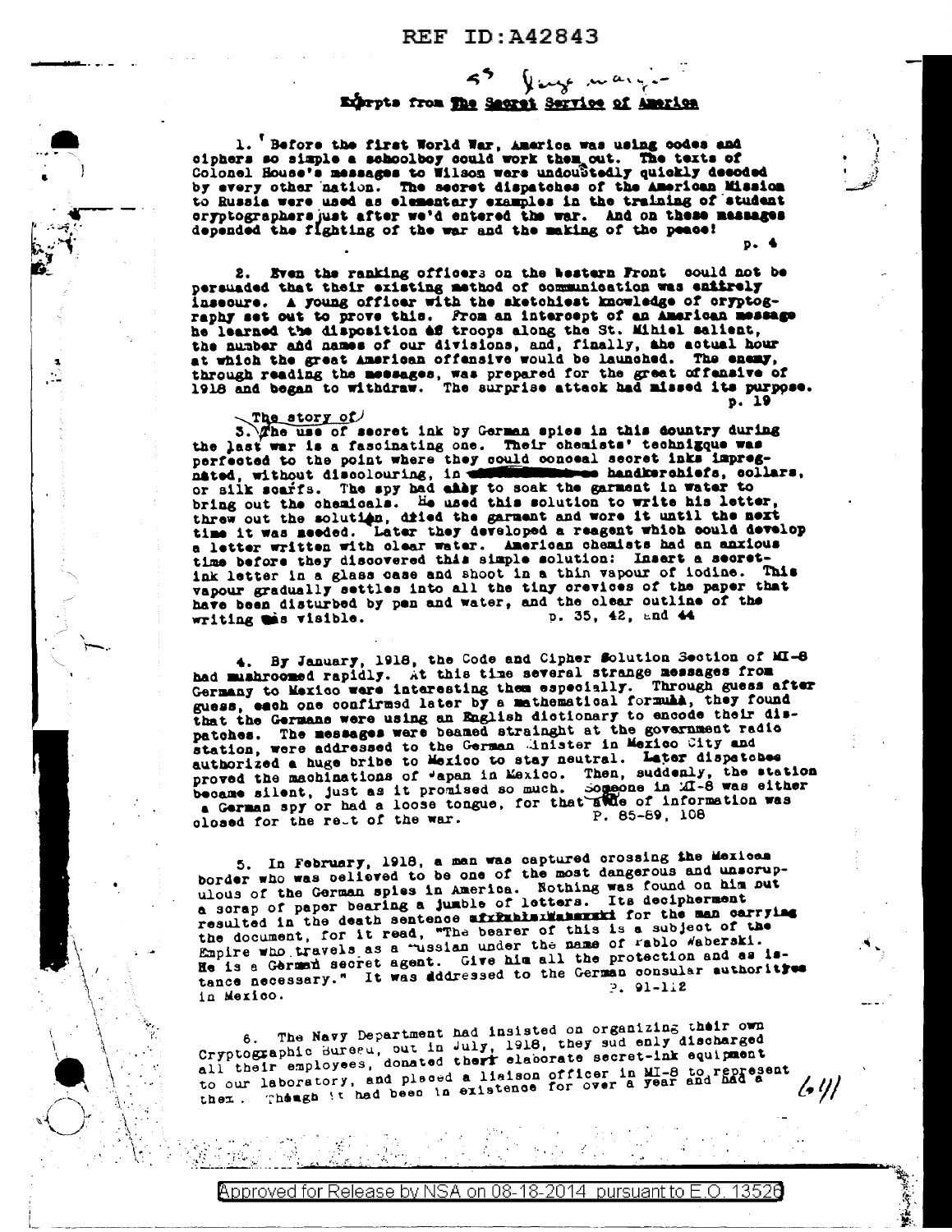#### REF  $ID: A42843$

large personnel, it had failed to decipher a single ciper or code message or to develop one secret-ink letter,

7. In the last war, the British considered the Cipher Bureau so important that they placed an Admiral at its head. Because of so laportant was they praced an amatrix at its measure of the messages that his emornous bureau deciphered, this man, Admiral Hall, stood next to Ligged George in power. The Foreign Office anvied his position greatly, for It was almost wholly dependent on hi. for information revealing the secret political intrigues of enemy and neutral governments.<br>For instance, the famous Zimmermann-Carranga note, in which Germany promised Maxico the States of Mew Maxico, Texas and Arizona if she would declars war against the United States, came from the British Cipher Bureaw. p. 149

8. There was no wonder that England was a great Power. She read practically every code telegram that passed over her cables. p. 150

9. Daring the Peace Conference a telegram was deciphered which reported an Entente plot to assassinate President Wilson, elther by administering a slow poison or by giving him the influenza in ice. There is no way of knowing whether this plot had any truth in fact, and if it had, whether it succeeded. But there are these undeniable facts: Ptresident Wilson's first sign of illness cocurred while he was in Paris, and he was soon to die a lingering death. p. 164

نوا<br>لا

σ

r\$

ā.

 $\frac{1}{7}$ 

 $\tilde{\mathbf{r}}$ 

يمدينه

4

 $\begin{array}{c} \n\bullet \\
\bullet \\
\bullet\n\end{array}$ 

 $3.4443$ 

 $\hat{\mathbf{G}}$ 

经现金钱 高分析

10. After the war, all sections of MI-8 were demobilized except that which dealt with the solution of codes and ciphers. The funds allowed could not be expended withing the District of Columbia, so they located in a brownstone front in the East Thirties in the heart of New York City. There they MULTON for ten years was housed the American Black Chamber. No one knew of its existence but a few men in the State Department. P. 166

11. During the Washington Armament Conference held in 1921, some five thousand deciphered Japanese messages containing the secret instructions of the Japanese delegates were sent to Washington. Through them we learned just how close Great Britain and Japan were, and that a complete understanding between the two countries was proposed before the conference. P. 174. 208

12. For instance, Lord Curzon proposed that before the "ap anese Government made any propo al' to the American Government concerning the Pacific Conference, the contents of the proposal could be confidentially communicated to the British Government.  $P.209$ 

13. On November 28, 1921, the Black Chamber deciphered the most important and far-reeching telegram that ever based through its doors.<br>It is from the Japanese Foreign Office to the Japanese plenipotentiary

in Washington. It is the first sign of weakness on the ten-to-seven Japanese demands. The following telegram definitely determined the respective strength of the fleets of Japan and the United States: "We are of your opinion that is is necessary to avoid any clash with Great sritain and America, particularly America, in regard to the srmament limitation question. You will to the utmost maintain a middle attitude and redouble your efforts to carry out our policy. In case of **sheviteple** necess ty, you will work to establisk your

becomes necessary in view of the situation. ....to fail back on your proposal Noi 3, you will endeavour to limit the power of concentration<br>and manoeuvre of the pacific by a guarantee to reuuce or at least to maintain the status quo of Pacific defenses and to make adequate.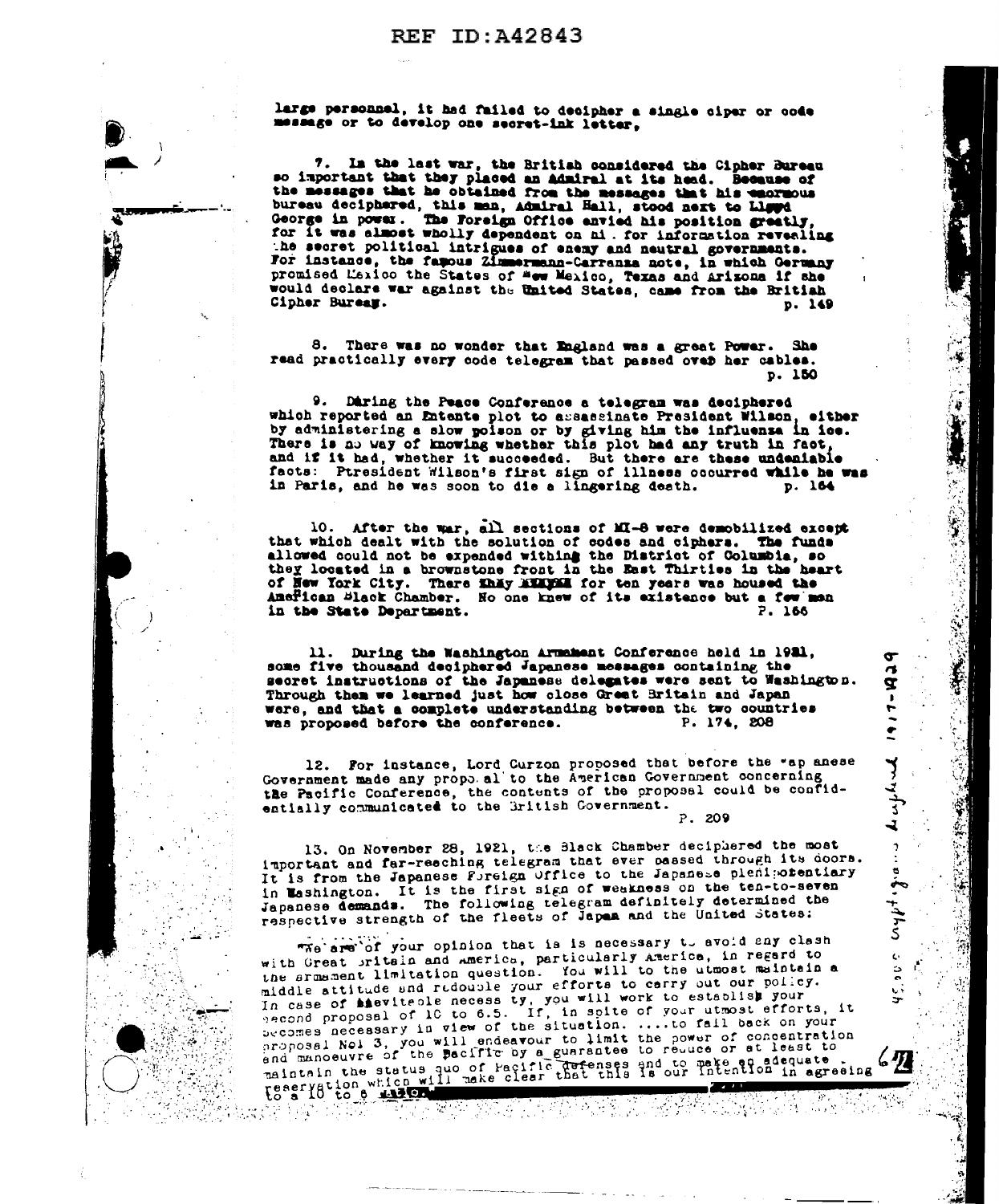$\ddot{\phantom{1}}$ 

 $\sim$ 

#### Breerote from Secret and Uranual

1. P. 15...It mas often soon unid that toore is no such thing as an insolution cipher. In a strict sense, this is not true, for in the early Kiddle Ages Reger Bacon wrete a whole manuscrivt in a cipher that has tms tar defied analysis. Equator, in actual use, all ciphers are k down on resolution-and resolutions is practically unwelcolo. And wherever eiphors are most fromently used, tony such so written in a surry, usually up see witnest such sworld training, and also po without special uparture. The effort to ereak them down will always so unto of excerts with esple training, a wellth of time at their disposal and on tever special exparatus that need.

2. P. 16...Also, the mare complex and safe the cipher, the greater likeliheed there is of error. If a cipher is progressive, a single error readers all the rest of the mesurge gibberish, even to the men with the key. An afficer of the British Black Chember setimates the t same third of all the cipher mess ses which passed through that department darias the Verld War were garbled.

3. P. 58...The allegorical oods was very much in use at the time of the Warld War. and the salv snever any mation feast to it was by conserting telegrame. At one time the consor found in his hends a telectua from a man superted of being a sur. "Tother is dead," the message said simily. The comeor considered it briefly, changed the text to "Tuther is deco-sed" and let it go through. But merning the reply was placed on his deak: "Is father dead or decessed?"

4. P. Vr-82...Whoh of the conturies-old mystery surrounding the condemnation and execution of Mary Queen of Seats own be cleared up by evidence furnished in cipacred letters. When Mery use in captivity and senseing for the tarune of England, all her correspondence with her co-plotters was eastshered. Walsinghan, Elimbeth's Secretary for Service Service, trained a young Jounit in forging and seal-breaking and manyed to place him with the Queen of Secto as a monotager for her secret correspondence. The first moonge to fall into Walsington's hands broke down easily. It explained the detail of an ingenions plan to assissinate Rizsbeth, and mass -- in order maker -- six young men of Elisabeth's over household who were in the schoon. After Mury definitely approved of the plet, a hare manimat was started which had its decired offectthe eix young men fled for their lives. They were all sengtht, and, within a month, Mary Queen of Sects wis on trial for her life.

5. P. 97-98... Indices research has gone into proving that Bacon wrote all we now call the product of Shakespeare's pen-- and to no swail. All the attempts elain this fact is enciphered in acveral of Shakespears's plays, but they use a ridiculous mater of variables to prove their reint. The anti-Beconsame show that even more remarkable coincidences of munters and text onn be discovered elsewhere. For example, it on do demensivated that Shakespeare wrote the Forty-Sixth Porla: the Pasla is mastered forty-six; the forty-sixth word from the beginning is anaka, the forty-sixth word from the end is manny: Q.S.D.

6. F. 92....Aerostics are in a g od literary tradition: Villen, as well as Hagar Allan Poe used them; not the Marvard based annum of 1926 was a famous and seemdalous aerostic whose hinden pracerties the university amthorities did met discover till it med seem wung in teeir chanel and puslished in the Boston press.

v. The general criticism of all the Snakeepearths-decipherments is that Basan's describites of hile hilfter-1 s stem clearly demands the use of two alterotaer different forms of type. (a reman feat to musn g and an it-lie, g., Brek letter of the alminost me assigned to it a cories of values unde up of a and him thus for offered depend unon the detection of minow variations, often -erospitible caly with a magnifying glass, in two fonts of type which are essentially the same. In ad. ition, the Elimatethan custom of uning satisface type a kee Pmy consistent siluterel decimesment practically immedials. All the teensignes develve into anagramming or insumits. This does not nemessarily deny that Moon wrote the plays; it merely means there is me unquestionable cryptographic ovidence th t he did.

 $\mathcal{L}^{\text{max}}$  is a set of  $\mathcal{L}^{\text{max}}$ 

 $643$ 

**College** 

in albe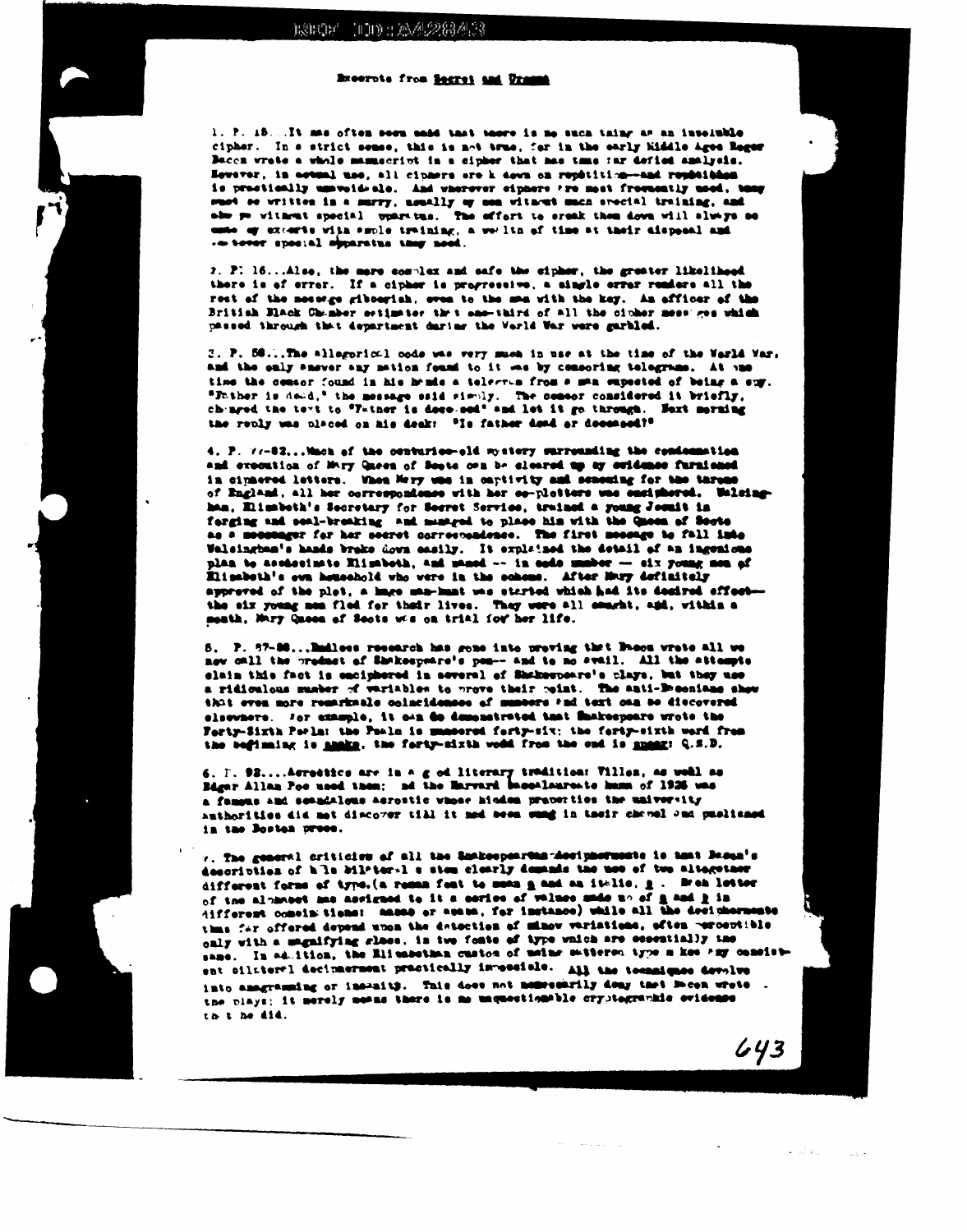## REF TD: 442843



#### Rucerpts from HonryA and Unrent

8. P. 110-116...In the 1870's Russia was raied by the liberal fear Alexander. Mis vificens progressed too slowly for the redionl Hibilists and they passed a salume metence of desta on nim as the one step which would tarew the country into a state of terrer and re-ression. The police succeeded in exploring one of the mast important of the revolutionsries, a man mass Hilbeiluff. A warder who had incleased himself into his trust was given a sulky decument to deliver to the comredes outside; it was an intricately enciphered manuscript which he turned ever immedistely to the mutherities. Broken down, it was nothing more than a long hardngue on the wors of the vorking class, unich they allowed to be mulished. After the Tear had been hilled on his morning trip through a street that had been mined, it was learned that Mikhailoff had smargled to the assaminsters a full set of directions. How? Right under the moses of the police. he had comcealed in the emciphered texts that were allowed to go through for puslications a very clever second cipher which gave implicit instructions for the marder.

9. P. 102-S...Per a orief hime during the Thirty Tears' War the use of unknown tongues as cipher seems to have risen to the dimensions of a regular system. This device mas been tried since. During th great Sepoy Mutiny, British officers made a regular practice of writing messors to one another in straight Baglish, out with Orsek characters, and during the Boer War, where few of their appenents by any out the most elementary education, "atin was found theroughly adequate as a cipher.

10. P. 28... Battles and ware in all times have been decided by the actity of and side to break its ensay's cinhers and codes. In the seventeenth century, the repuliets under the Prince of Condé were laying saige to the Engment strenghald of liminght. It leaked very such as though the beseiged would hald until system. and sy that time Conde's army would be decimated by disease. Just as he was sensidering raising the seige, a man was cought trying to smeak through the lines and earrying a long, suspiciously bad poes. A mearly mathematician was summated who by aightfall revealed that the message really asked the Engesnots in the mext tens to relieve them with munitions of war, without which they would have to surro der. Comit had a trampet blown, and under a flag of trues returned the message and its clear to Realmont. Hazt morning the place surrendered.

11. P.145... Though we are usually more familiar with fiction's use of cryptography, parallels may often be found in real life. Comes Royle's oppher of the dameing men, which he used so effectively in the Sherlock Holmes stery of that mamerine also used by the secret society of the Caroomari, is the days of Italy's revolt against Austrian-Spanish rule in the nimeteenth century.

12. P. 145... The sigher which is written by substituting musical notes for letter is another conventional device in fiction. Very effective use of it was made in to sevie Pisnomared, with Marlene Districh as the cenatecus lady any who rolled sut a few magnificent chords on the piano (she had memorized the sir), then turned and wrote down the positions of the enemy unite on the front, heving recorded the vords in a musical cipher.

13. P. 146... The diagree bipner has alugge remined a favorite of the classes which hever along the edges of eristsality. In the literature of tramp scrawlings, a circle with a diagonal line-through it once meant, "This is a good place to rob." a crudely drewn out "Hosen-only in this place." a crudely drawn hammer "You'll have to work for anything you get."

17. P. 151... The greatest diary in Baglish literature was first revealed to us through the skill of the cryptographer. When Stand Papys shows wrote his diary during the rule of Carries II, it was done is a mand almost microscopically seall and in what appeared to be some type of conventional design cipner union no ane who had yet looked at could interpret. It lay in mammacrint until the minateenth century, when the hoad of Engdalene College at Coneringe assigned the task of deciphering it to a divinity student manual Jonn Smigh. Some of the vassages nad first been put into foreign languages, spelled jaonstically, then emciphered and finally written in snorthund. John Saith worked over that memmedrips for three years, twelve or fourteen hours a day, and the realt we proceely well worth the labor. (Later, a complete key to the diary was found.)

 $\sim 100$ 

 $.644$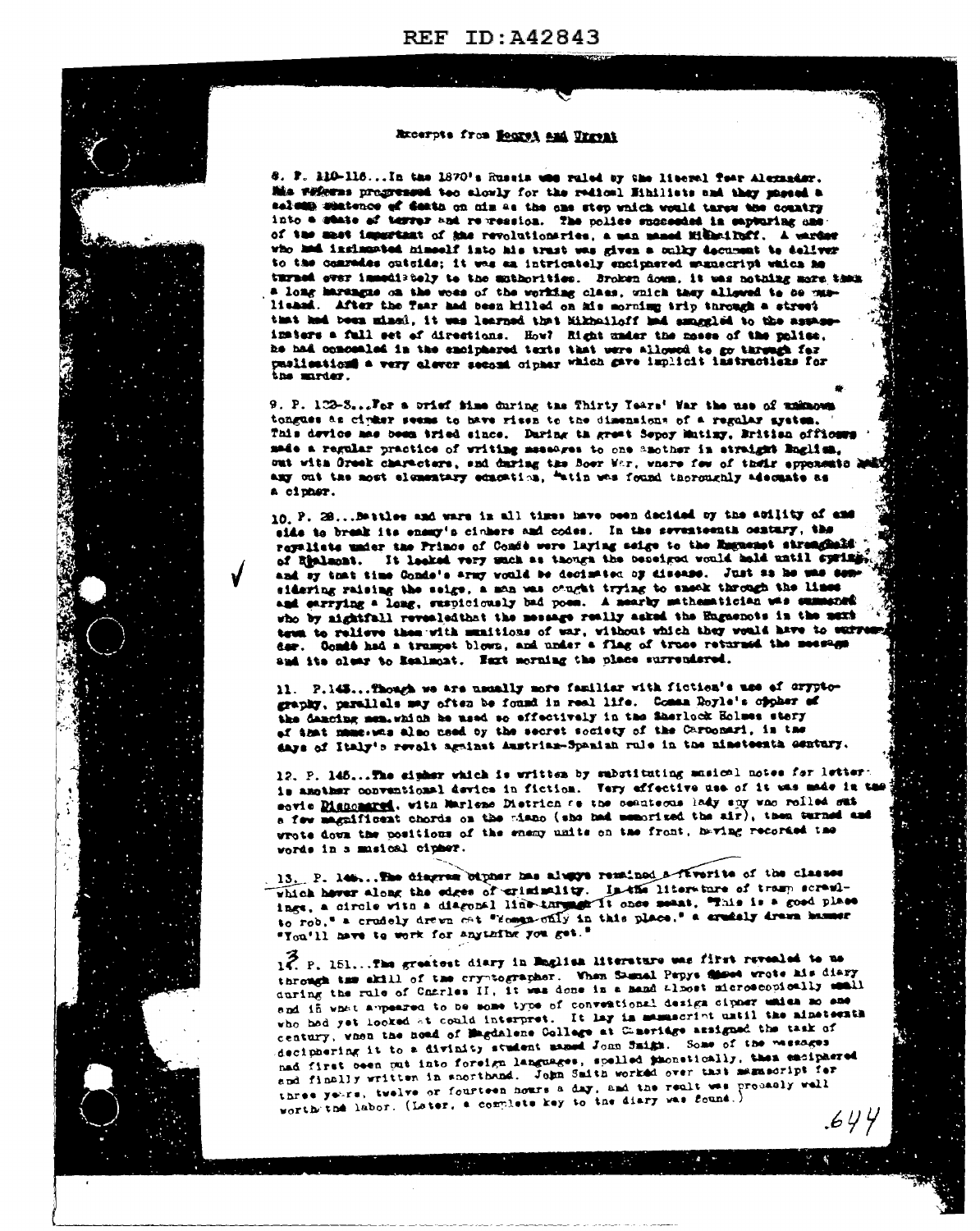#### فكفوش والمحافظ Ruseryte from B met and Docint

≰ਾ≃

N)

ا رنگ

بتأنيها 2. 159... The follows be find a good and we yatı İsas yisasını yakla elesi their hands. May non-vas have seen example troofir died of out errotogram

2. P. 100-161....It was a misundersteed rather than on interespied disputes, trinsel Application commercial ratios of Leipzig, the French and some ball a mito vieteriens the first day: they were half-infeated the mening of the second day when Sappless, realising he could not hald his position, pleased a reffeat. It was to take place that might; Herehal Jaggrova was criared up from the renr with an army corps to build bridges seroes the river at the army's best and to cover the retirement. The order went in Bepaleon's Great Cipher, and Augurean replied in the same. His men and seroest heag and late on the provices he would some, and dould not arrive as soon as the Experyr expected. Exampenay meaning wald so meded to held the lines till his arrival. The amount reached hedgearters, out hopelessly garaled. He can could read

it. Butther Augustus mer an explanation of his non-appearance arrived, and the army did nothing in nourly expectation of his coming. Expelses nimedif and fallen salesp and mobely dared wake him or give orders without als approval. The Allies erake the French lines, the single aridge sanind the army was inufficient. What had occa a eneck turned into a wild rent; the French organisation was eroken, they lest twenty thousand prisoners and never recovered.

19. P. 178... Oryphagraphy une first crought out of the Dark Ages by a German officer and an American Sutherr In 1863, Kenicki, a major on the Pressian staff, published the first comprehensive book on cryptography in a sentury. He did what mobely had been able to do for centuries--gave a mehhod for desiphering the Vigendre tablesu. He completed the task of Higar Alisa Poe. Between them they demonstrated toat there was not in existence in their time any man sota practically useful and practically uncreakable. Setmen then they changed the sain stream of cryptography. The early cipherers were more interceted in concealing their oun mercages than in solving theserof othere; in the age just desping the conter of gravity we shifted to desipherment.

15. P. 180-89...It took the France-Prassian War to reveal publicly that the Baregonn powers had for some time been quietly concentrating an decipherment to the neglect of their oun convet communications. Survive and seen driven sack into the fortwood of Mots with half the French forces by von Moltko. There the German laid sidge to him; continued, Hackbon and Bepalcon III drow in reinforcements and came up to break the circle of the subge. The guestion was whether the relievers scald sencert time and place of attack with the besteged and fall in mass an some point in the thinly encireling lines. Hetz was set high on the hille, and the bright stamer dans allowed easy halfagraph communication across the summits. Unfortunately, the old diplomatic cipher with "mome of the technical terms used in war" was still in ass.

Shah perfect pattern-words as seemed. heinillen and artillerie had to be spalled out in simple substitution. Het half a desen meestges had been passed before the German had solved the whole thing. They concentrated sympatic the spet of Modiabon's drive; Basains's sortie was broken, Modiabon decadfully defeated and driven to the hill of Sedan, where French After and French Reperer were forced to surrender together.

12. P. 190...In pencetime, cryptography generally goes to seed. Diplematic questions are no longer as urgent as during a war. During the mare leisurely megotiations of a pariod of general peace it is possible to send out amonesadors who have received full instructions by hand.

27. P. 163...The influence of the invention of the electric telegraph on oryptography was tremsedous. It was now possible to direct minutely from a home office the steps of a military, diplomatic or commercial measurer being carried on at a distance. At the same time, it threw these communications open to the public, for anyone could, in a few hours, acquire the knowledge necessary to read the meaniges transmitted through the wires. Ciphers seeme slmost seligates in communications of great public noment.

20 P. 193...In 1866 the first transatlantic cable was laid. It probably had much to do with the maturity of the full code, which mow soon unde its appearance. He date or place can be assigned to its debut: codes are an obvious product of the oable with its high rates and suphasis an getting a great deal of meaning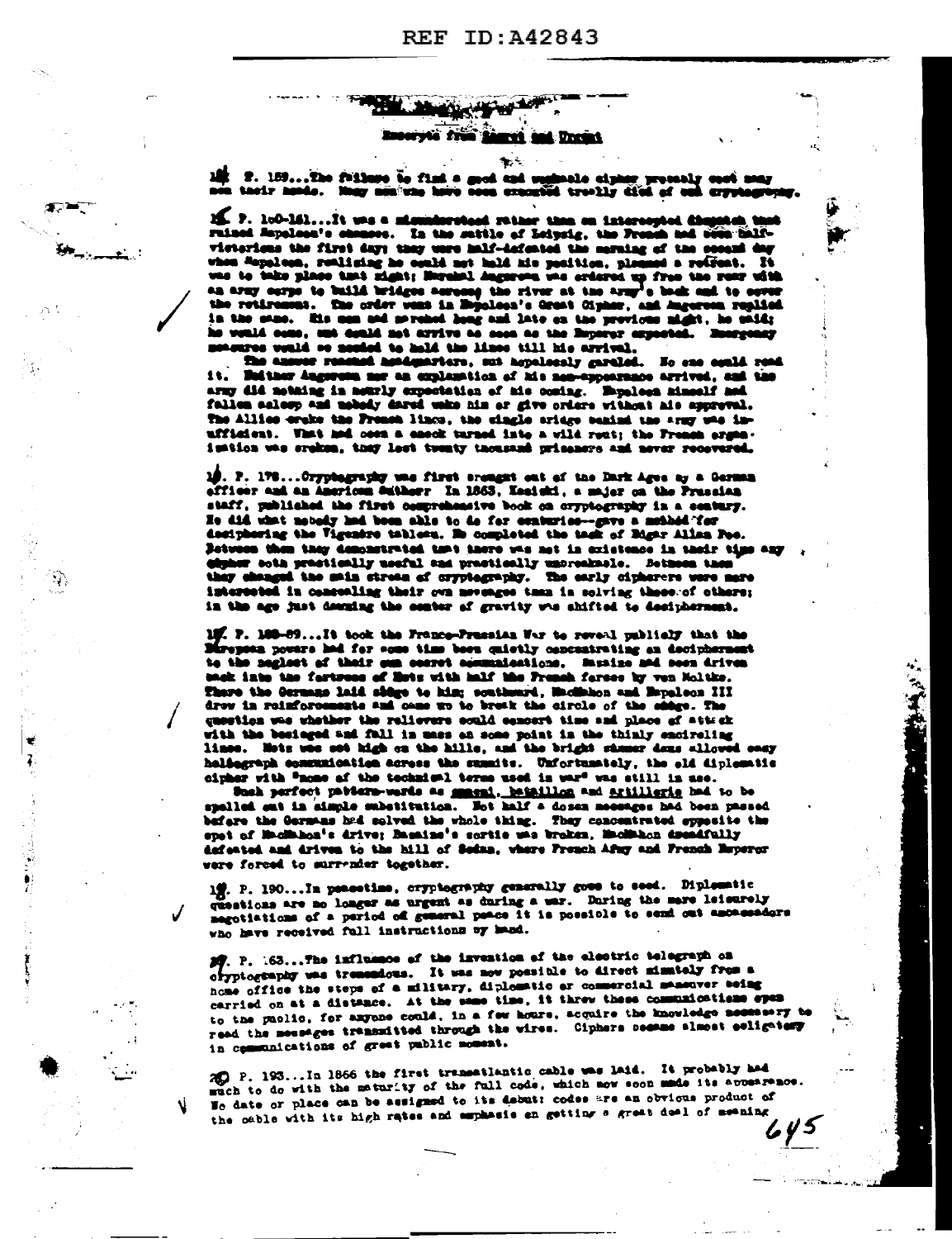### **REF ID: A42843**

#### **CONTRACTOR** NO. NE R

**TANK SATING JUNIOR** 

# Suranyer From Entroit and Entrat

**START ANGELIA ANG PARTITION** 

into a very few letters. The someoveral code a system is emadate the military, cad almost at ones sammed their altimate form-electronics of works and physics for which in transmiteden are cubetitated worth or presenteesble groups of leving

. P. 194-200...Per prople realise that is the femous Propres ease the innocen of the unjustly sextened enginin was eventually proved by expressing. Sue of the most conforming pieces of evidence was a telegram in measurized econ involving Droyfus with the lialing silitary citeshe is Parts, Panizemrit, and sent the day after the Depyfus stery reached the press. The Freech Away Secipherers had monogo to break down the code and had road: " Captain Dreyfus has been assessed, The Hinistry of War has announced presis of secrets offered to Germany. If the ospisin has had no direct dealings with you it would be well to publish a ity emissary late boom unrund." This with sther evidence (later found to was enough to send Drugfus to prison.

and when the Proach Ninek Chasher checked thair wark, the second and tree was redically different. It reads "Captain Breyfus has been arrested. Ministry of the hos announced relations with Security. If he has had as dealings with you, it would be well to publish a denial to provent will newsteper comment on us. We do not know him here."

This put an efficuly new face on the matter, but when the new evidence in produced, it was suppressed by Colonel Emery, the head of all French City!! (As well be might; his friend Enterhamy was the real soundrel.) When an prising opptain at last requested the freud to the Minister of the, Golonal cut his throat, Beterlang tas sundenand, and Regina released and hotered.

ER. P. 201...The year 1890 is a hoy-date in the history of ciphers. The Prossien and Basse-Turkish ware had chowed consimutedy that it was no pessible for a general to control strategy by aides surrying. Is must wask from the map and his excempted tions must be fact as I communications depended loss upon the finalized technics of the upen the child of the sperators. 1800 asy this realisation sevey ene of the major person added a course in cryptography to ite system instruction.

24. 2. 207. . There is my the to the manner of complicated moditor that to szyptemen Iraly .... Intile. ship. Aldorre ... ( **let** 

1972. 228... The invention of the sirables should more employeds that ever on the constite of therming camiifuntinl correspondence into cipher, for it is the ... vreparty of the virtises that it turns over to the energy a copy of every dispatch.

zi. P. 231... Ebn international managers of pro-Vorld War S were exacuatrated<br>13 Vienna, It was there that Colonel Alfred Redl, head of the Austrian espicemen and counter-earienage, was blackmailed into betraying to Eusais Amstria's ver plans for the eastern frent, delivering up every hustrian fly in Bassia and turning over to the Russiane the Austrian military dictimeny code. The trovaca was mot discovered till late in 1912, and ultimately hod such to do with the frightful matrian defects is Golisia during the early part of the way. The kustyle military vireless hold no seerste till ito vhole uystem was changed in Hovember, 1914.

 $22$ ,  $233...$ It was a Vienness cryptographer who noted that in dimpatches sent in clear the diplomate of every or at power used a carinin spening farmin- "I have the honor to inform your Knoellesoy". Using it as a presealle opening parase in coded telegrams, he attacked the communications of cll the sessenders with their home governments. All the great nevers thought their diplomatic codes so mafe they did not bother to change them; their sungness resulted th Vienus fossessing code dictionaries almost as good as those the embassadors themselves used.